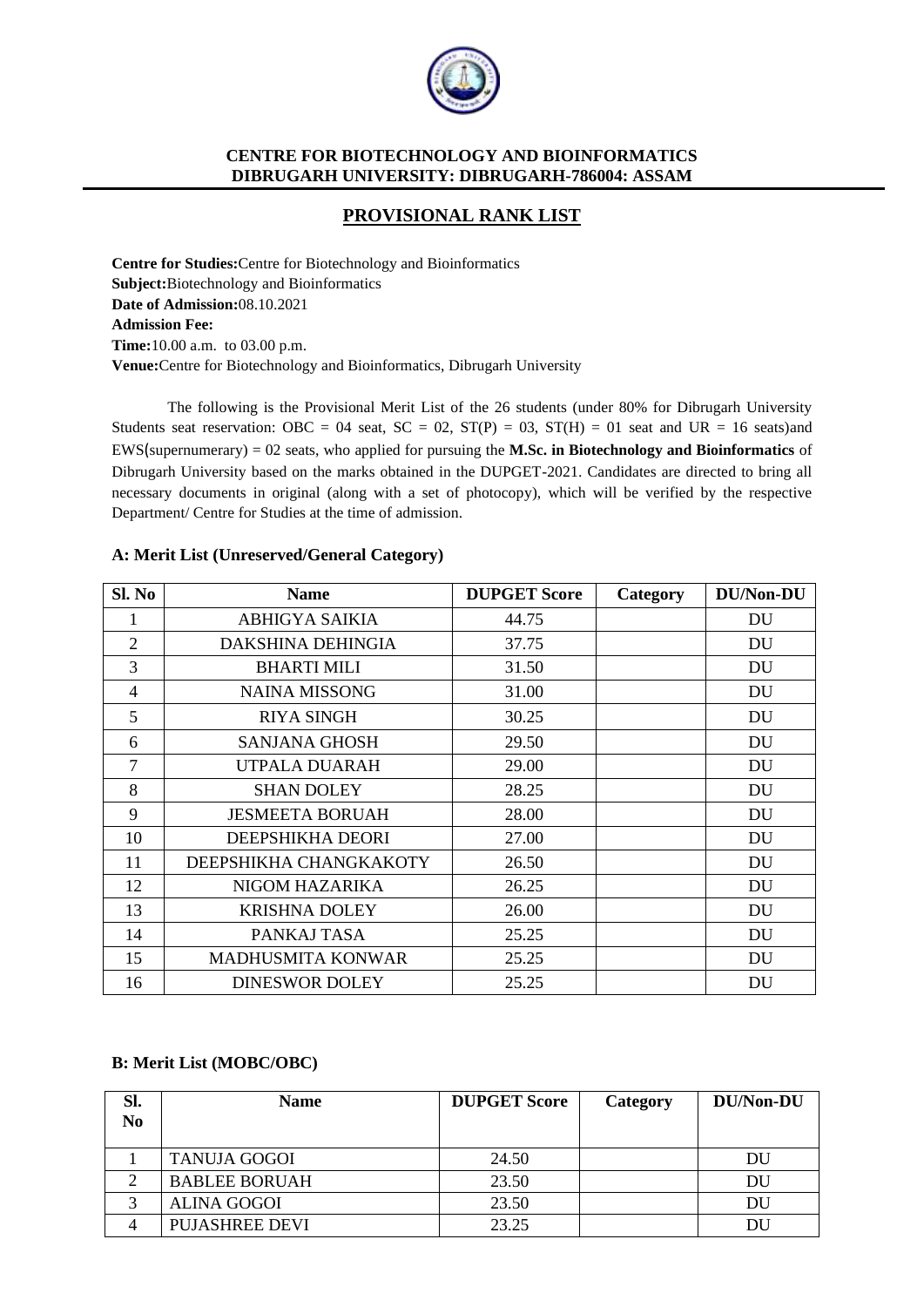# **C: Merit List (SC)**

| Sl.<br>No | <b>Name</b>        | <b>DUPGET Score</b> | Category | DU/Non-DU |
|-----------|--------------------|---------------------|----------|-----------|
|           | <b>SARAT DAS</b>   | 23.75               |          | DU        |
|           | <b>SAURAV MALI</b> | 16.50               |          | DU        |

## **D: Merit List (STP)**

| Sl.            | <b>Name</b>         | <b>DUPGET Score</b> | Category | DU/Non-DU |
|----------------|---------------------|---------------------|----------|-----------|
| N <sub>0</sub> |                     |                     |          |           |
|                | JYOTISHMAYI JIMEY   | 25.00               |          | DU        |
|                | <b>KRISNA DOLEY</b> | 21.00               |          | DU        |
|                | PRIYAM SONOWAL      | 20.25               |          | DU        |

## **E: Merit List (STH)**

| C٦<br>oı.<br>No | <b>Name</b>         | <b>DUPGET Score</b> | Category | <b>DU/Non-DU</b> |
|-----------------|---------------------|---------------------|----------|------------------|
|                 | <b>NISANG SHYAM</b> | 16.75               |          |                  |

# **F: Merit List (EWS)**

| Sl.<br>No | <b>Name</b>     | <b>DUPGET Score</b> | Category | <b>DU/Non-DU</b> |
|-----------|-----------------|---------------------|----------|------------------|
|           | SABITA HAZARIKA | 21.25               |          | DU               |
| ∸         | PREETY MAZUMDER | 20.00               |          | DU               |

Anti-Ragging Declaration: Admitted students are directed to submit the ANTI-RAGGING undertakings as instructed in the website on or before 22.10.2021, failing which their seats may be forfeited.

## **Mode of Payment: Through SBI Collect only.** To pay fee through State Bank Collect please go through the following link: *<https://www.onlinesbi.sbi/sbicollect/icollecthome.htm>***or Pay Admission Fee (SBI Collect) available in the home page of D.U. website**

Notified with due approval.

Sd/- Joint Registrar (Academic) Dibrugarh University

*Notes: 1. This list is for immediate reference only. In case of any discrepancy, the University reserves the right to modify or cancel this list. This list is Provisional and it does not automatically imply admission.*

*2. Please follow the Notification related to the Payment of Admission and other Fees attached herewith.*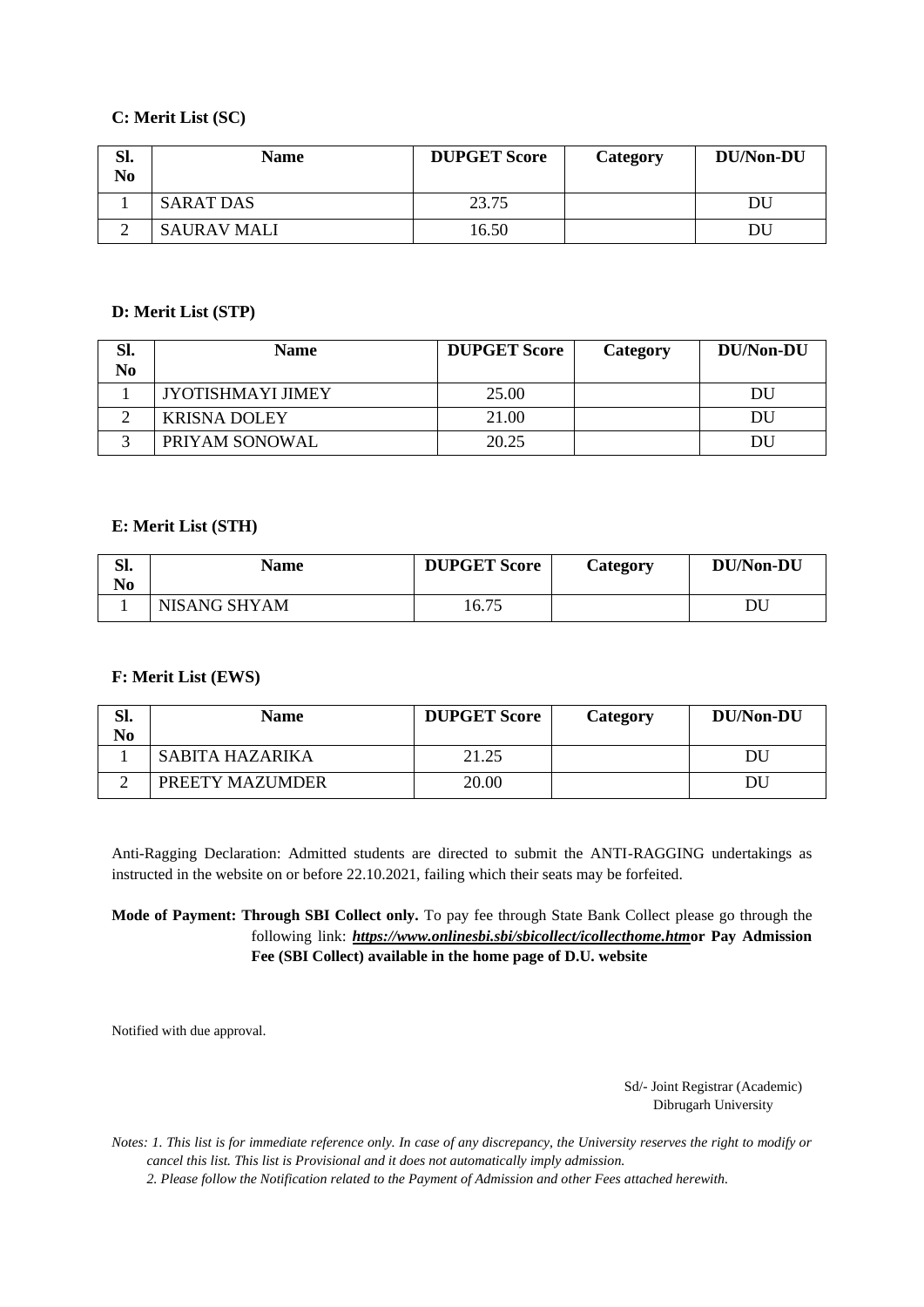

# **PROVISIONAL WAITING LIST**

**Centre for Studies:** Centre for Biotechnology and Bioinformatics **Subject:** Biotechnology and Bioinformatics **Date of Admission:** 08.10.2021 **Admission Fee: Time:** 2:30 pm onwards **Venue:** Centre for Biotechnology and Bioinformatics, Dibrugarh University

The following is the Provisional Waiting List of the students (under 80% for Dibrugarh University Students seat reservation) who applied for pursuing the **M.Sc. in Biotechnology and Bioinformatics** of Dibrugarh University based on the marks obtained in the DUPGET-2021. Candidates are directed to bring all necessary documents in original (along with a set of photocopy), which will be verified by the respective Department/ Centre for Studies at the time of admission.

## **A: Waiting List (Unreserved/General Category)**

| Sl. No         | <b>Name</b>                 | <b>DUPGET Score</b> | Category   | <b>DU/Non-DU</b> |
|----------------|-----------------------------|---------------------|------------|------------------|
|                | JYOTISHMAYI JIMEY           | 25.00               | ST(P)      | DU               |
| $\overline{2}$ | DEBOJANEE BHATTACHARJEE     | 24.75               | <b>GEN</b> | DU               |
| 3              | <b>TANUJA GOGOI</b>         | 24.50               | OBC/MOBC   | DU               |
| $\overline{4}$ | <b>SOUVIK BHATTACHARJEE</b> | 24.00               | <b>GEN</b> | <b>DU</b>        |
| 5              | <b>SARAT DAS</b>            | 23.75               | SC         | DU               |
| 6              | <b>BABLEE BORUAH</b>        | 23.50               | OBC/MOBC   | DU               |
| $\overline{7}$ | <b>ALINA GOGOI</b>          | 23.50               | OBC/MOBC   | DU               |
| 8              | <b>PUJASHREE DEVI</b>       | 23.25               | OBC/MOBC   | <b>DU</b>        |
| 9              | NILAKHI KONWAR              | 23.00               | OBC/MOBC   | DU               |
| 10             | <b>KUSUM CHETRY</b>         | 23.00               | OBC/MOBC   | DU               |
| 11             | <b>SEEMA CHUTIA</b>         | 22.75               | OBC/MOBC   | <b>DU</b>        |
| 12             | <b>UZMA MAZID</b>           | 22.75               | <b>GEN</b> | DU               |
| 13             | FARMIN SULTANA AHMED        | 22.25               | <b>GEN</b> | <b>DU</b>        |
| 14             | <b>TANJIM HUSSAIN</b>       | 21.50               | <b>GEN</b> | DU               |
| 15             | <b>MUSKAN CHETRY</b>        | 21.50               | OBC/MOBC   | DU               |
| 16             | SABITA HAZARIKA             | 21.25               | <b>GEN</b> | DU               |
| 17             | <b>KRISNA DOLEY</b>         | 21.00               | ST(P)      | DU               |
| 18             | PRITIREKHA SAIKIA           | 20.50               | OBC/MOBC   | <b>DU</b>        |
| 19             | <b>JAHNABI DUTTA</b>        | 20.50               | <b>GEN</b> | DU               |
| 20             | <b>OZAHSWEETA GOGOI</b>     | 20.50               | OBC/MOBC   | DU               |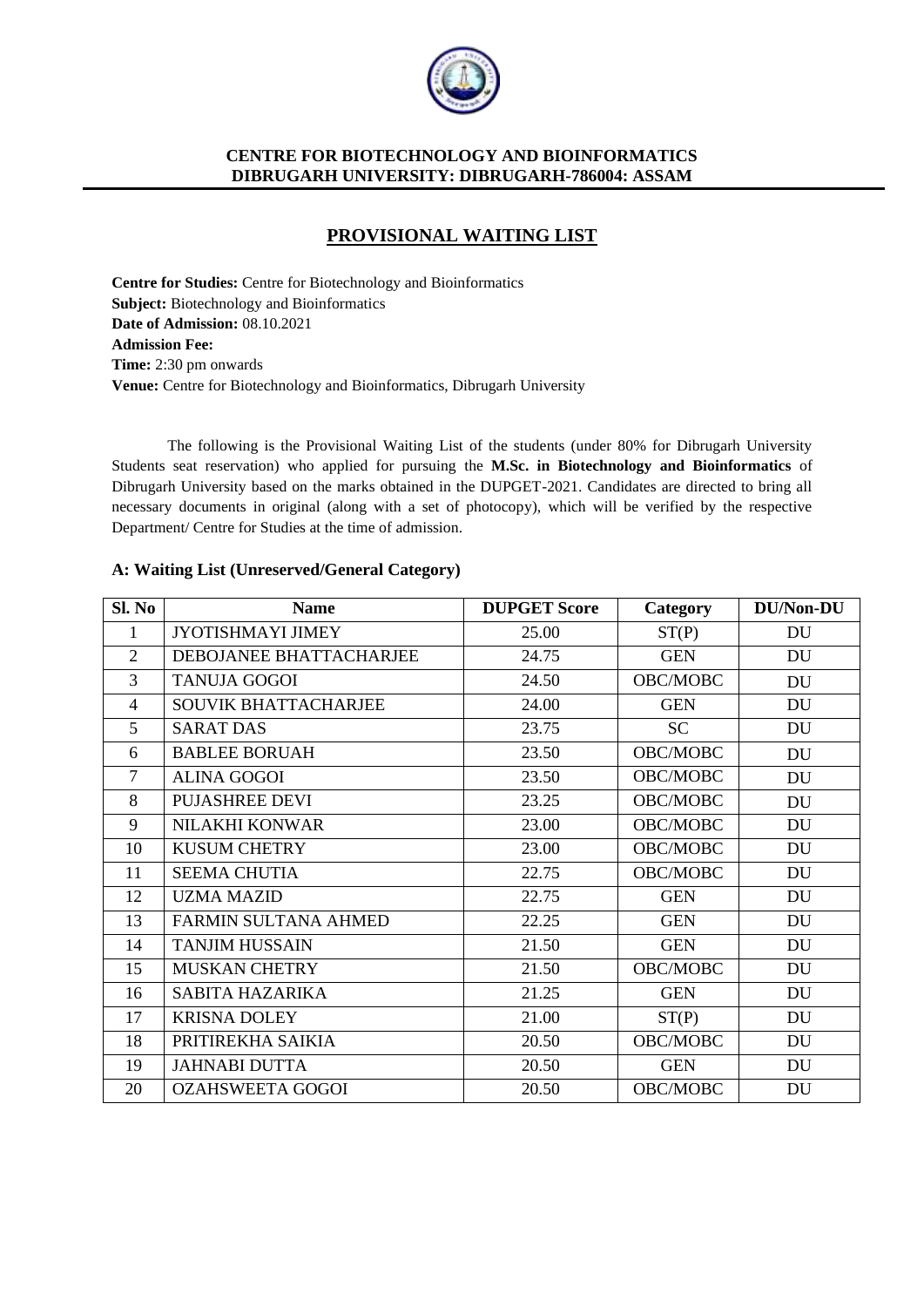## **B: Waiting List (MOBC/OBC)**

| Sl.            | <b>Name</b>             | <b>DUPGET Score</b> | Category        | DU/Non-DU |
|----------------|-------------------------|---------------------|-----------------|-----------|
| N <sub>0</sub> |                         |                     |                 |           |
|                |                         |                     |                 |           |
|                | <b>NILAKHI KONWAR</b>   | 23.00               | <b>OBC/MOBC</b> | DU        |
| $\overline{2}$ | <b>KUSUM CHETRY</b>     | 23.00               | OBC/MOBC        | DU        |
| 3              | <b>SEEMA CHUTIA</b>     | 22.75               | OBC/MOBC        | DU        |
| $\overline{4}$ | <b>MUSKAN CHETRY</b>    | 21.50               | <b>OBC/MOBC</b> | DU        |
| 5              | PRITIREKHA SAIKIA       | 20.50               | OBC/MOBC        | DU        |
| 6              | <b>OZAHSWEETA GOGOI</b> | 20.50               | <b>OBC/MOBC</b> | DU        |
| 7              | <b>ASHTHA BORGOHAIN</b> | 20.00               | <b>OBC/MOBC</b> | DU        |
| 8              | <b>NOJA KONWAR</b>      | 20.00               | OBC/MOBC        | DU        |
| 9              | NIHARIKA GOGOI          | 20.00               | OBC/MOBC        | DU        |
| 10             | <b>ANUP HAZARIKA</b>    | 19.50               | OBC/MOBC        | DU        |

# **C: Waiting List (SC)**

| Sl.<br>N <sub>0</sub> | <b>Name</b>            | <b>DUPGET Score</b> | Category  | <b>DU/Non-DU</b> |
|-----------------------|------------------------|---------------------|-----------|------------------|
|                       | SIDHARTHA SAIKIA       | 16.50               | SC.       | DU               |
|                       | <b>AMLAN JYOTI DAS</b> | 8.00                | <b>SC</b> | DU               |
|                       | PUBALI HAZARIKA        | 7.00                | SС        | DĽ               |

## **D: Waiting List (STP)**

| SI.<br>N <sub>0</sub> | <b>Name</b>            | <b>DUPGET Score</b> | Category | <b>DU/Non-DU</b> |
|-----------------------|------------------------|---------------------|----------|------------------|
|                       | <b>JOYALOLITA PEGU</b> | 19.75               | ST(P)    | DU               |
| 2                     | PURABI MILI            | 18.75               | ST(P)    | DU               |
| 3                     | POMPI DEORI            | 18.00               | ST(P)    | DU               |
| 4                     | PRERANA SONOWAL        | 17.50               | ST(P)    | DU               |
|                       | <b>KARUNJIT MECH</b>   | 15.50               | ST(P)    | DU               |
| 6                     | <b>ANAMIKA PATHORI</b> | 15.00               | ST(P)    | DU               |

## **E: Waiting List (EWS Category)**

| Sl.<br>No | <b>Name</b>       | <b>DUPGET Score</b> | Category   | DU/Non-DU |
|-----------|-------------------|---------------------|------------|-----------|
|           | JAHNU DUTTA       | 16.25               | <b>GEN</b> | DU        |
|           | AMAR KUMAR BAITHA | 15.25               | <b>GEN</b> | DU        |
|           | ASHIMJYOTI SAIKIA | 14.00               | <b>GEN</b> | DU        |

**The Seats remained vacant after Admission from the eligible candidates of the Provisional Merit List shall be filled up from the List of eligible Waitlisted Candidates on the same day, i.e. on 08.10.2021 (from 2:30 p.m. onwards). This Information modifies the Schedule notified in the**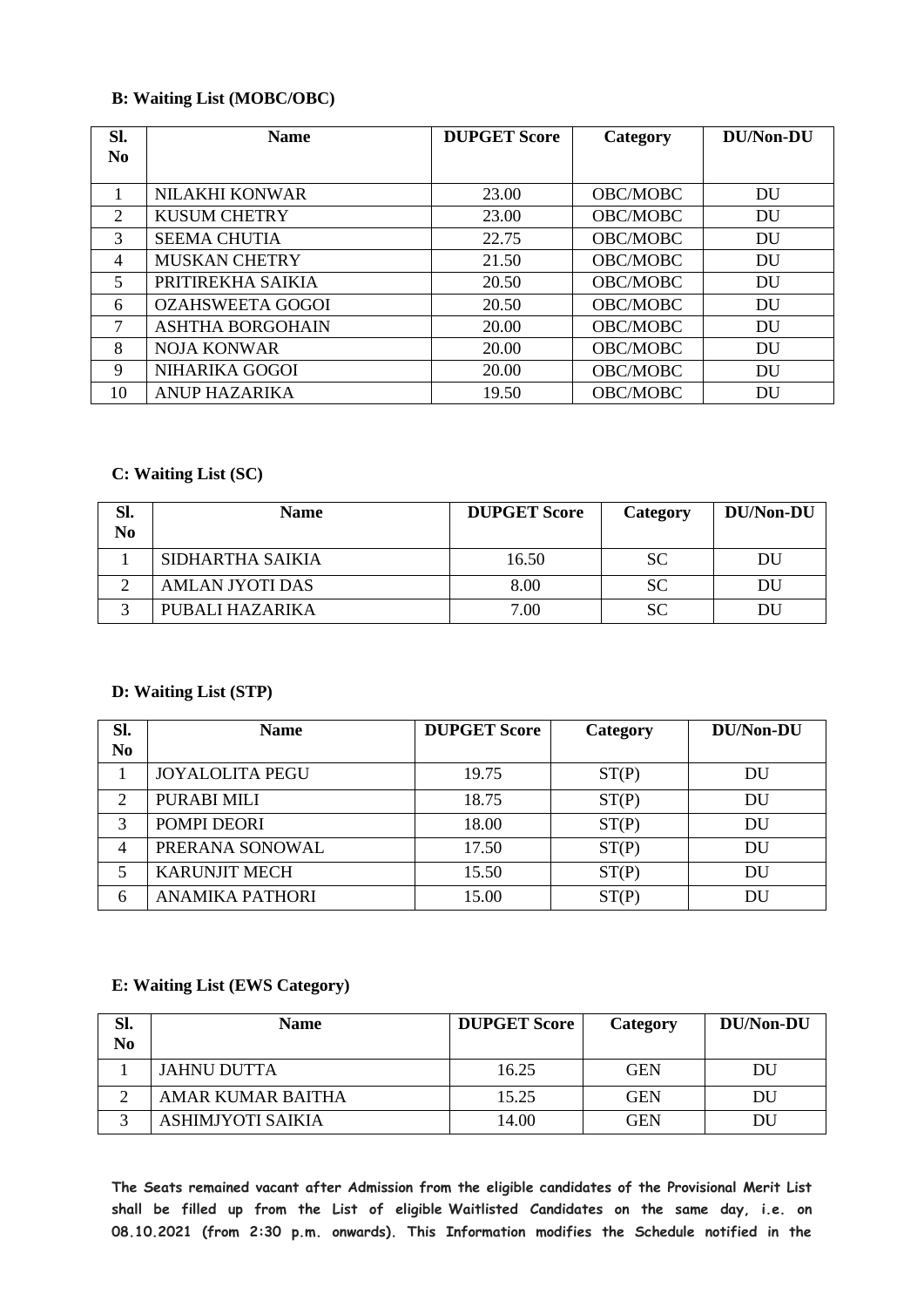#### **Notification of the DUPGET 2021 Result vide Memo No. DU/DR-A/DUPGET 21/1130 dated 04.10.2021.**

Anti-Ragging Declaration: Admitted students are directed to submit the ANTI-RAGGING undertakings as instructed in the website on or before 22.10.2021, failing which their seats may be forfeited.

#### **Mode of Payment: Through SBI Collect only.** To pay fee through State Bank Collect please go through the following link: *<https://www.onlinesbi.sbi/sbicollect/icollecthome.htm>* **or Pay Admission Fee (SBI Collect) available in the home page of D.U. website**

Notified with due approval.

Sd/- Joint Registrar (Academic) Dibrugarh University

*Notes: 1. This list is for immediate reference only. In case of any discrepancy, the University reserves the right to modify or cancel this list. This list is Provisional and it does not automatically imply admission.*

*2. Please follow the Notification related to the Payment of Admission and other Fees attached herewith.*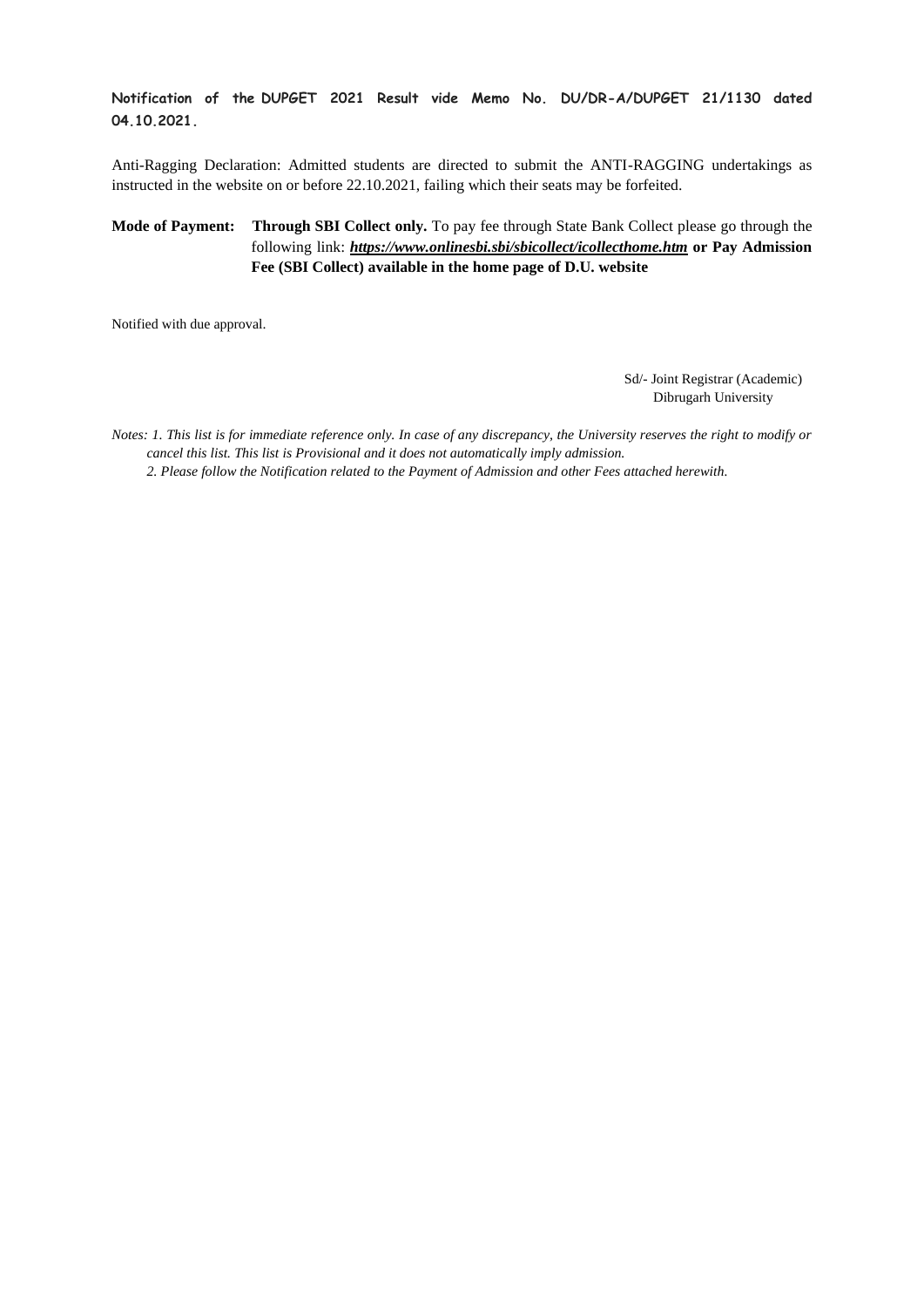

# **PROVISIONAL RANK LIST**

**Centre for Studies:** Centre for Biotechnology and Bioinformatics **Subject:** Biotechnology and Bioinformatics **Date of Admission:** 08.10.2021 **Admission Fee: Time:** 10.00 a.m. to 03.00 p.m. **Venue:** Centre for Biotechnology and Bioinformatics, Dibrugarh University

The following is the Provisional Merit List of the 06 students (under 20% for Other University Students seat reservation: OBC = 01 seat,  $ST(P) = 01$  seat, and UR = 04 seats) and EWS (supernumerary) = 01 seat, who applied for pursuing the **M.Sc. in Biotechnology and Bioinformatics** of Dibrugarh University based on the marks obtained in the DUPGET-2021. Candidates are directed to bring all necessary documents in original (along with a set of photocopy), which will be verified by the respective Department/ Centre for Studies at the time of admission.

## **A: Merit List (Unreserved/General Category)**

| Sl. No | <b>Name</b>          | <b>DUPGET Score</b> | Category | DU/Non-DU |
|--------|----------------------|---------------------|----------|-----------|
|        | RISHAV MADHUKALYA    | 47.25               |          | Non-DU    |
|        | <b>NEHA BORAH</b>    | 46.50               |          | Non-DU    |
|        | SARFRAZ NAWAZ ISLAM  | 46.25               |          | Non-DU    |
|        | SILPISIKHA BORGOHAIN | 45.00               |          | Non-DU    |

#### **B: Merit List (MOBC/OBC)**

| Sl. No | Name                 | <b>DUPGET Score</b> | <b>Category</b> | <b>DU/Non-DU</b> |
|--------|----------------------|---------------------|-----------------|------------------|
|        | <b>DONALD TANDIA</b> | 34.00               |                 | Non-DU           |

#### **C: Merit List (STP)**

| Sl. No | Name                      | <b>DUPGET Score</b> | Category | DU/Non-DU |
|--------|---------------------------|---------------------|----------|-----------|
|        | <b>BHANITA BASUMATARY</b> | 38.25               |          | Non-DU    |

#### **D: Merit List (EWS)**

| Sl. No | Name                      | <b>DUPGET Score</b> | Category | <b>DU/Non-DU</b> |
|--------|---------------------------|---------------------|----------|------------------|
|        | JABIN SULTANA RAHMAN NEOG | 33.75               |          | Non-DU           |

Anti-Ragging Declaration: Admitted students are directed to submit the ANTI-RAGGING undertakings as instructed in the website on or before 22.10.2021, failing which their seats may be forfeited.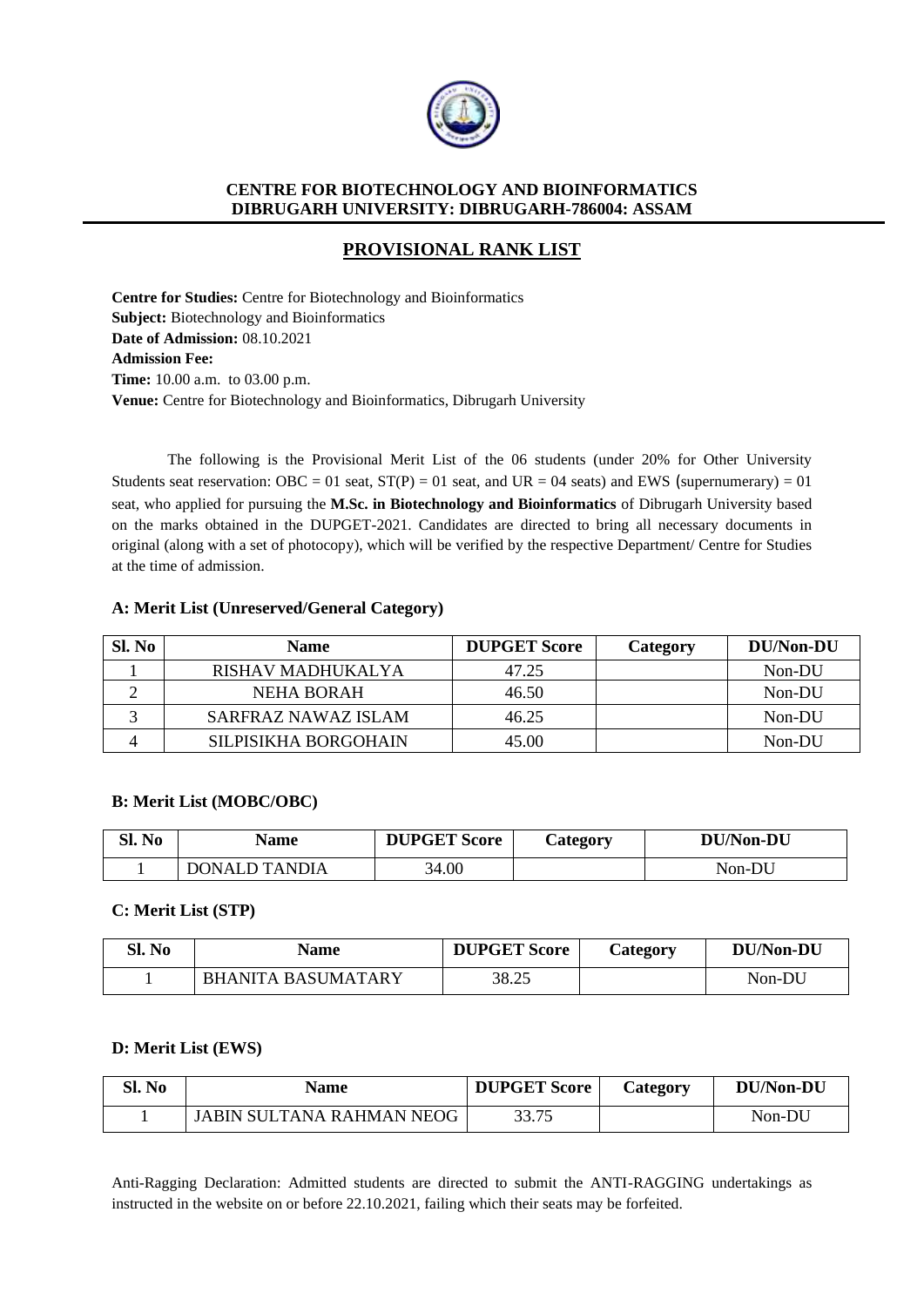## **Mode of Payment: Through SBI Collect only.** To pay fee through State Bank Collect please go through the following link: *<https://www.onlinesbi.sbi/sbicollect/icollecthome.htm>* **or Pay Admission Fee (SBI Collect) available in the home page of D.U. website**

Notified with due approval.

Sd/- Joint Registrar (Academic) Dibrugarh University

*Notes: 1. This list is for immediate reference only. In case of any discrepancy, the University reserves the right to modify or cancel this list. This list is Provisional and it does not automatically imply admission. 2. Please follow the Notification related to the Payment of Admission and other Fees attached herewith.*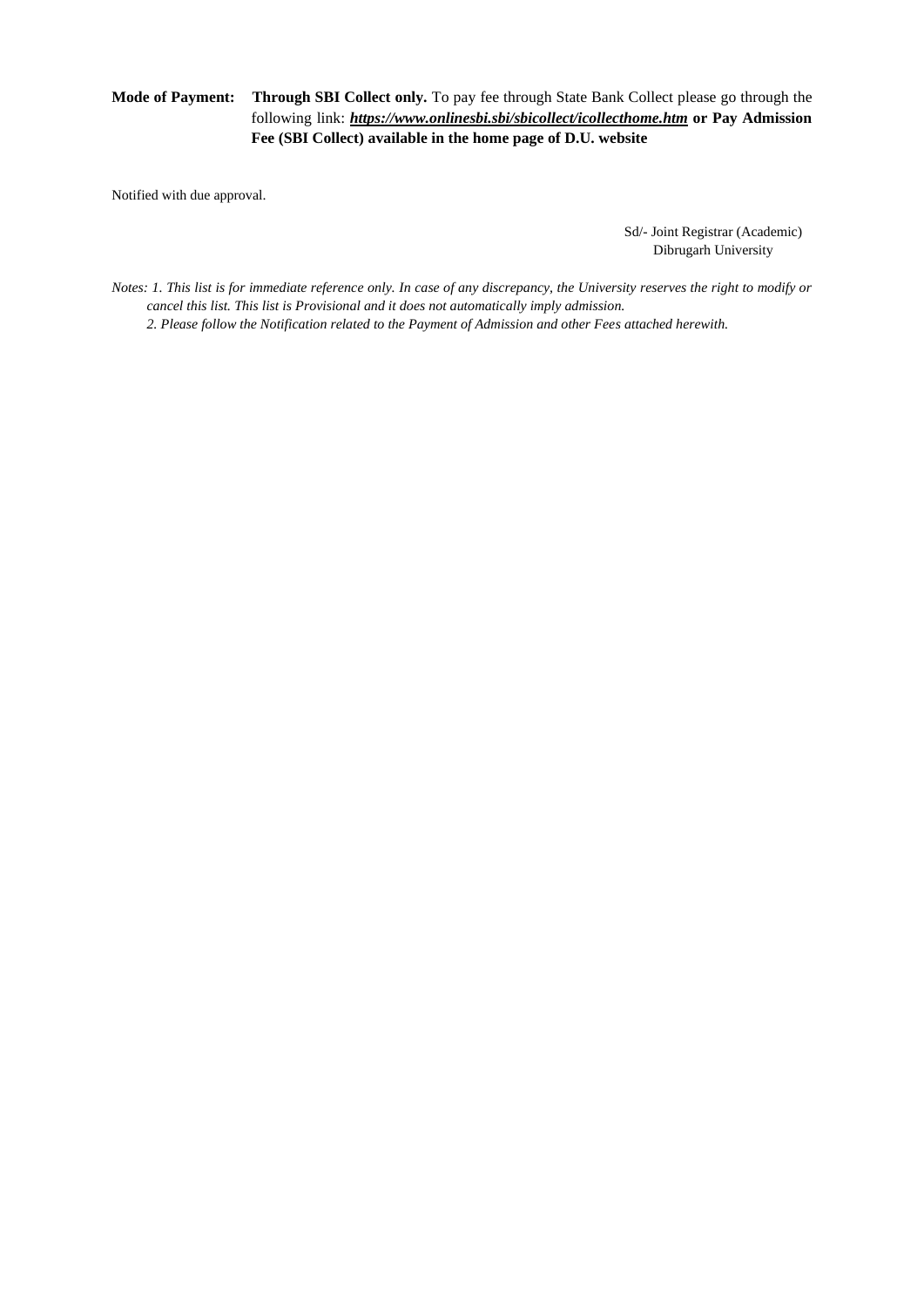

# **PROVISIONAL WAITING LIST**

**Centre for Studies:** Centre for Biotechnology and Bioinformatics **Subject:** Biotechnology and Bioinformatics **Date of Admission:** 08.10.2021 **Admission Fee: Time:** 2:30 pm onwards **Venue:** Centre for Biotechnology and Bioinformatics, Dibrugarh University

The following is the Provisional Waiting List of the students (under 20% for Other University Students seat reservation) who applied for pursuing the **M.Sc. in Biotechnology and Bioinformatics** of Dibrugarh University based on the marks obtained in the DUPGET-2021. Candidates are directed to bring all necessary documents in original (along with a set of photocopy), which will be verified by the respective Department/ Centre for Studies at the time of admission.

# **A: Waiting List (Unreserved/General Category)**

| Sl. No         | <b>Name</b>                      | <b>DUPGET Score</b> | Category   | <b>DU/Non-DU</b> |
|----------------|----------------------------------|---------------------|------------|------------------|
|                | <b>RAKSHA BAGRODIA</b>           | 44.00               | <b>GEN</b> | Non-DU           |
| 2              | MRIDUL BHUYAN                    | 41.50               | <b>GEN</b> | Non-DU           |
| 3              | <b>SUKANYA SUDARSHINI</b>        | 39.75               | <b>GEN</b> | Non-DU           |
| $\overline{4}$ | <b>BHANITA BASUMATARY</b>        | 38.25               | ST(P)      | Non-DU           |
| 5              | <b>ANKUR JYOTI SARMA</b>         | 35.50               | <b>GEN</b> | Non-DU           |
| 6              | <b>DONALD TANDIA</b>             | 34.00               | OBC/MOBC   | Non-DU           |
| 7              | <b>JABIN SULTANA RAHMAN NEOG</b> | 33.75               | <b>GEN</b> | Non-DU           |
| 8              | <b>BIJIT SARMA</b>               | 33.00               | <b>GEN</b> | Non-DU           |

# **B: Waiting List (MOBC/OBC)**

| Sl.<br>No | <b>Name</b>               | <b>DUPGET Score</b> | Category        | DU/Non-DU |
|-----------|---------------------------|---------------------|-----------------|-----------|
|           | <b>AJOY KUMAR CHAUHAN</b> | 32.00               | <b>OBC/MOBC</b> | Non-DU    |
|           | <b>HEMA MORAN</b>         | 30.00               | <b>OBC/MOBC</b> | Non-DU    |